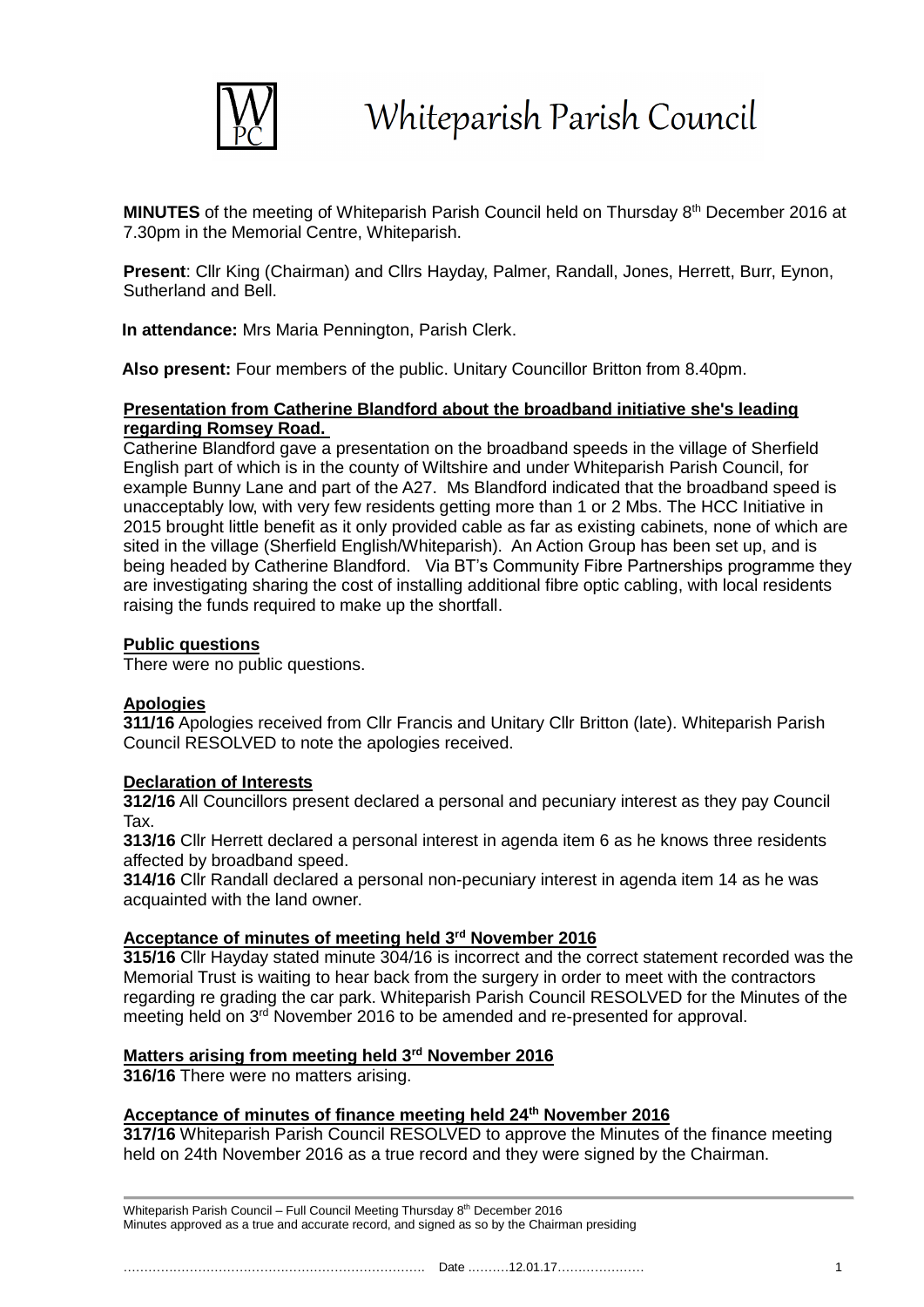# **To consider broadband speed in Romsey Road**

**318/16** Whiteparish Parish Council RESOLVED for Catherine Blandford to return to the Parish Council when costs are known.

# **Planning**

# **To consider a response to planning applications received:**

**319/16 16/10736/VAR Brickworth Service Station** Brickworth Road Whiteparish Salisbury Wiltshire SP5 2QE Removal of condition 2 of planning permission 13/05561/FUL to end the test period required to test the suitability of this use in this locality in relation to potential noise impact. Whiteparish Parish Council RESOLVED to raise no comment to this application.

**320/16 16/11540/TCA Abbotstone View The Street** Whiteparish Salisbury Wiltshire SN5 2SG Bay tree - reduce back to clear building & neighbouring garden.

Whiteparish Parish Council RESOLVED to raise no comment to this application.

#### **321/16 16/11292/FUL Land adjacent Park Close Bunny Lane Sherfield English** Wiltshire SO51 6FU Proposed detached dwelling with link attached single garage.

Whiteparish Parish Council RESOLVED to recommend refusal to this application as, in line with the adopted Wiltshire Core Strategy, it is a new dwelling outside of the Housing Settlement Boundary.

**322/16 16/11750/DDD Vine Cottage The Street** Whiteparish, Salisbury, Wiltshire SP5 2SG Conifer tree – fell. The Clerk reported that she has spoken with the local Conservation Area Tree Officer who advised this application is not for consideration as it has already been dealt with.

**323/16 16/11152/FUL Woodpeckers Brickworth Road** Whiteparish Salisbury Wiltshire SP5 2QG Proposed conversion of stable block into dwelling for family use only and conversion of garage block to function/play rooms (Resubmission of 16/05092/FUL).

Whiteparish Parish Council RESOLVED to recommend refusal to this application as it is creating a new dwelling in open countryside and is outside of the Housing Settlement Boundary. The Parish Council also don't believe the offered legal solution has any value i.e. to be enforced.

## **Finance**

## **To agree a pension policy for employee(s)**

**324/16** Following a report from Cllr Palmer and a discussion, Cllr King proposed, Cllr Hayday seconded and it was RESOLVED, with Cllrs Palmer and Herrett against, that the pension policy for employee(s) be NEST at the minimum rate.

8.30pm One member of the public left the meeting.

## **To set budget for 2017/18**

**325/16** Following a report from Cllr Palmer and a discussion, Whiteparish Parish Council RESOLVED to accept the proposed budget for 2017/18.

8.35pm Two members of the public left the meeting.

8.36pm Unitary Cllr Britton arrived.

## **To set Parish Precept for 2017/18**

**326/16** Following a report from Cllr Palmer and a discussion, Whiteparish Parish Council RESOLVED to increase the parish precept for Band D by 3.82% which is £1.50 a year.

## **To agree appointment and cost of internal auditor for 2017/2018**

**327/16** The Clerk reported that the quote is £175.00 for the internal auditor. Whiteparish Parish Council RESOLVED to accept the proposed quote.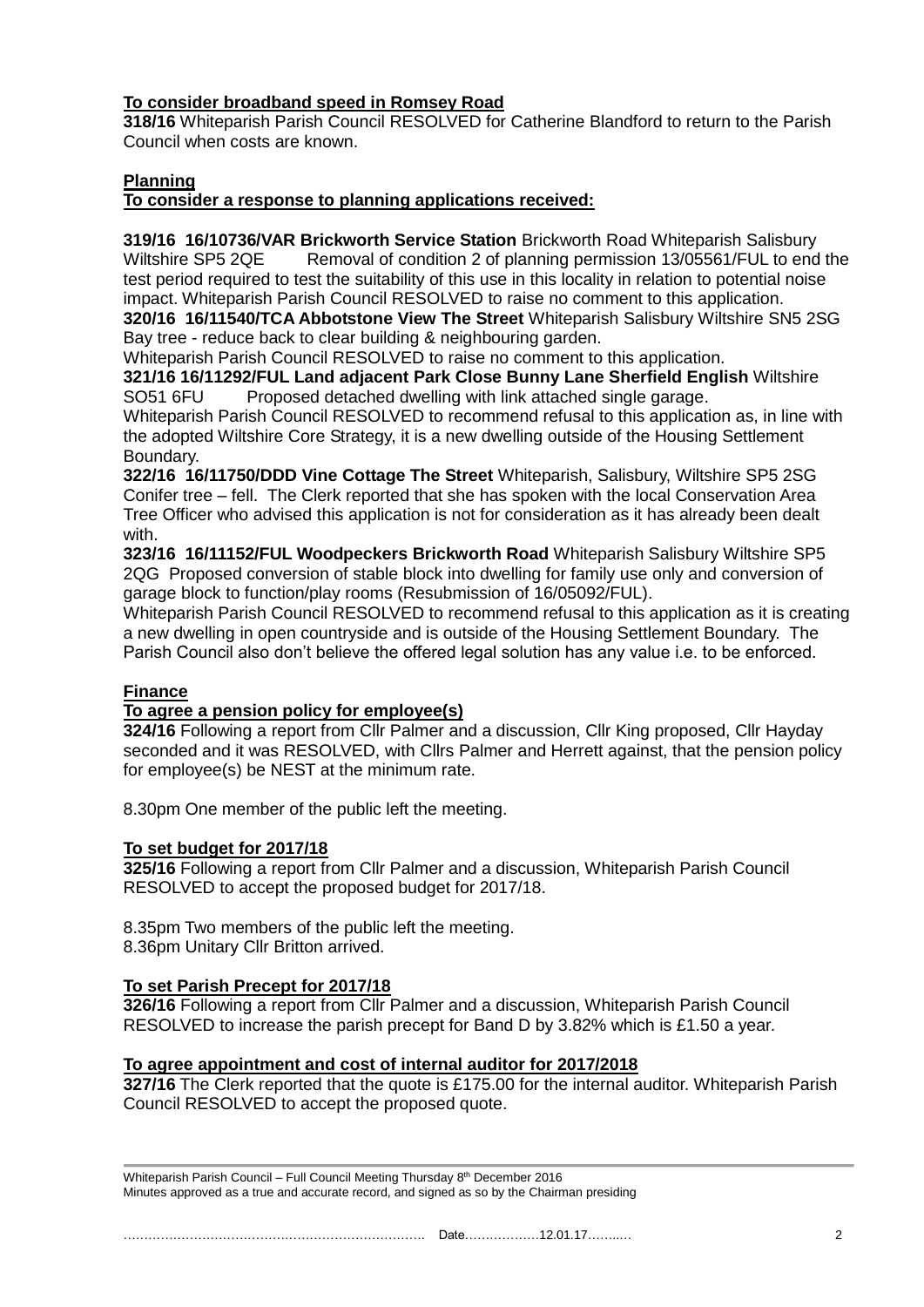# **To approve application from PCC for financial assistance with grass cutting of the churchyard**

**328/16** The Clerk reported that the requested amount is £882.50. Whiteparish Parish Council RESOLVED to support the PCC with the requested amount.

#### **To consider the grass cutting quotes for recreational land 2017**

**329/16** The Clerk presented the quotes received and Whiteparish Parish Council RESOLVED to continue with Bawdens.

**To nominate three people to become Trustees of Whiteparish Memorial Trust 330/16** Whiteparish Parish Council RESOLVED to nominate Mike Hayday, Richard Burr and John Herrett.

#### **To consider a request for new play equipment from the Memorial Trust using Wiltshire Council Section 106 (R2) funds**

**331/16** Cllr King proposed from the Chair and it was RESOLVED that this item be deferred to the next meeting as the Clerk had not yet received the request.

#### **To consider a response to the BT Payphone Removal consultation – payphone on A36, Southampton Road**

**332/16** Whiteparish Parish Council RESOLVED to propose no objections.

## **To consider a response to the draft Wiltshire Playing Pitch Strategy and Wiltshire Open Space Study Community Area Profiles consultation**

**333/16** Whiteparish Parish Council RESOLVED to respond to the draft consultation stating that the draft consultation indicates insufficient Whiteparish recreational land and Whiteparish Parish Council would consider necessary land if it became available.

## **Rights of Way update**

**334/16** Cllr Herrett reported that Riverbourne Community Farm and the volunteers have cleared path 26 and Cllr Herrett would like to encourage more use of the public footpaths. **335/16** Cllr Burr reported path 5, which is in the New Forest, requires new gates. Cllr Palmer advised that the New Forest can provide the gates, but we need to provide the volunteers. Whiteparish Parish Council RESOLVED for the Clerk to investigate further with the NFNPA.

#### **To consider a response to an application for an Order to add a public footpath at Mean Wood, Whiteparish to the definitive map and statement**

**336/16** Whiteparish Parish Council RESOLVED to object to this order and has always understood this was a permissive footpath. This was a unanimous decision.

## **To consider a request for clearance on bridleway 39**

**337/16** The Clerk updated that the British Horse Society and Wiltshire Councils Senior Right of Way Warden are now currently working on clearance of this bridleway. No action required.

#### **To consider a request for support on upgrading footpaths 25, 35 and 36 to bridleways**

**338/16** Cllr King proposed from the Chair and it was RESOLVED that this item be deferred for a few months until Mean Wood has been settled.

#### **To consider action further to the Southern Area Boards initiative on Conservation and subsequent report recommendations for enhancing habitats for wildlife and involving the community in Whiteparish**

**339/16** Following a report from a conservation expert and notes from Cllr Bell, Whiteparish Parish Council RESOLVED for Cllr Bell to make further investigations for conservation ideas.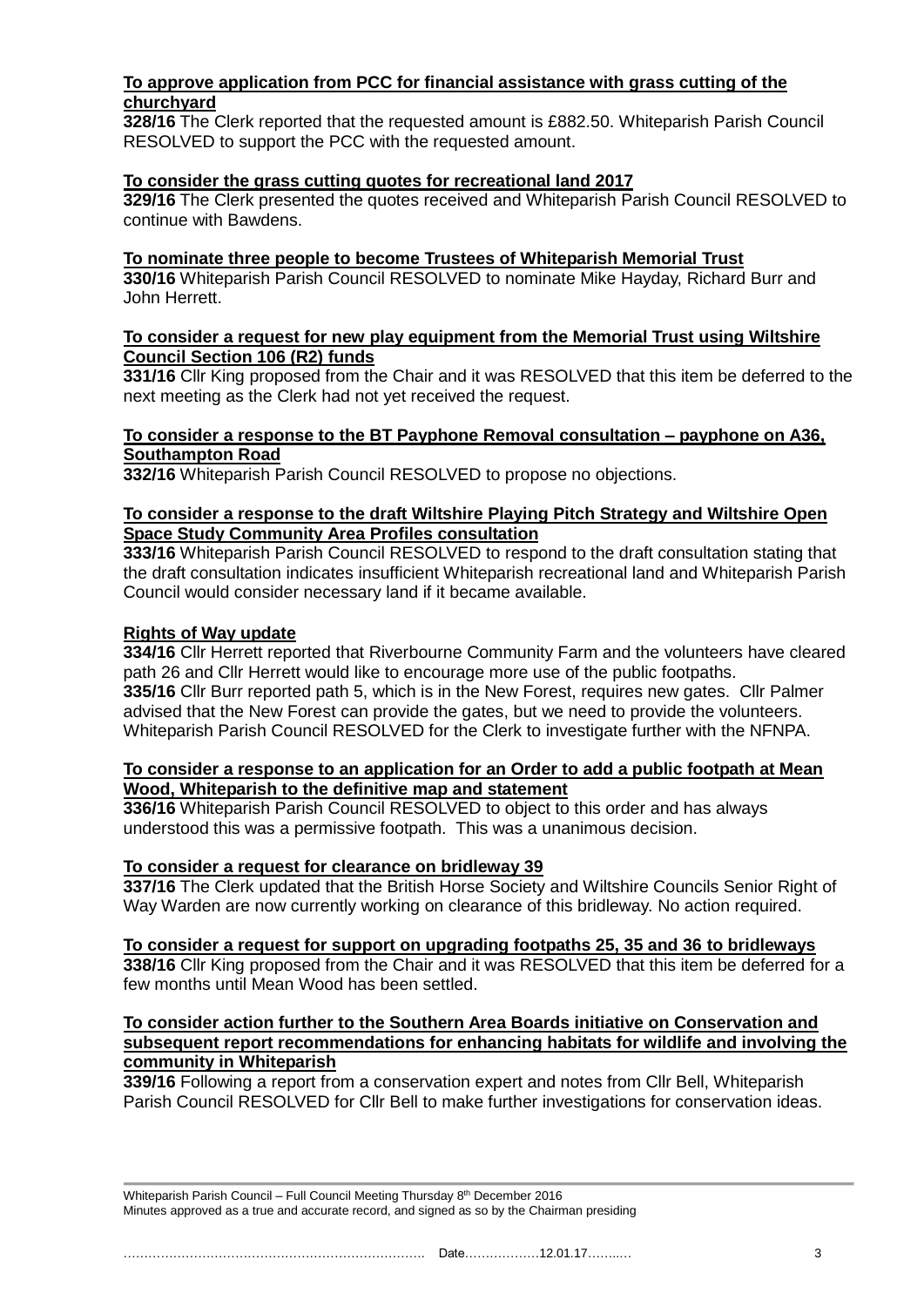# **To consider the publication of approved minutes**

**340/16** The Chairman reported that approved minutes have always been readily available to view from the Chairman. Following a request from a member of the public for approved minutes to be e-mailed direct to them, Whiteparish Parish Council RESOLVED to decline e-mailing the minutes to individual members of the public on the grounds that it showed preferential or exclusive treatment however, agreed to publish approved minutes, as a pdf, on the village website in order that they are easily accessible for the majority of residents. It was also agreed to continue to place Parish Council Notes on the noticeboard and in the Steeple and Street.

# **To consider the publication of draft minutes**

**341/16** Whiteparish Parish Council RESOLVED to continue to not publish draft minutes.

## **To consider lobbying Wiltshire Council to change their policy on 20mph speed limits**

**342/16** Further to a request from a resident Whiteparish Parish Council RESOLVED to not lobby Wiltshire Council to change their policy. Residents of The Street did not wish to lose any of the current parking to accommodate a 20mph limit.

## **Highways update**

**343/16** The Clerk reported the new Parish Steward has carried out two sessions within Whiteparish.

**344/16** Cllr Randall reported that due to the number of serious accidents on the A36 Highways England are currently looking into reviewing the speed on the A36 and that residents of Landford are forming a petition to lower the A36 to 50mph.

## **345/16 Reports from Representatives**

**School** No report.

**Memorial Trust**

Cllr Hayday reported on the Memorial Trusts activities.

## **New Forest National Park**

Cllr Palmer had circulated her latest report from meetings she had attended.

# **Whiteparish Education Foundation**

The Chairman reported there have been no meetings.

# **Youth**

Cllr Sutherland reported on the Youth Group.

#### **Area Board**

Actions and outcomes from the Area Board meeting on 1<sup>st</sup> December had been circulated. The next Area Board is January 26th at Trafalgar School, Downton.

## **346/16 Correspondence/communications**

The Clerk updated on correspondence received.

The member of the public contested with the Clerk that his correspondence regarding the emailing of minutes had not been mentioned. The Clerk considered that the issues raised had been dealt with as agenda items in the meeting and his correspondence had been circulated to the Parish Council. The member of the public continued to challenge the Clerk who said she felt his behaviour was aggressive. After a short discussion, the member of the public left the meeting at 10.25pm.